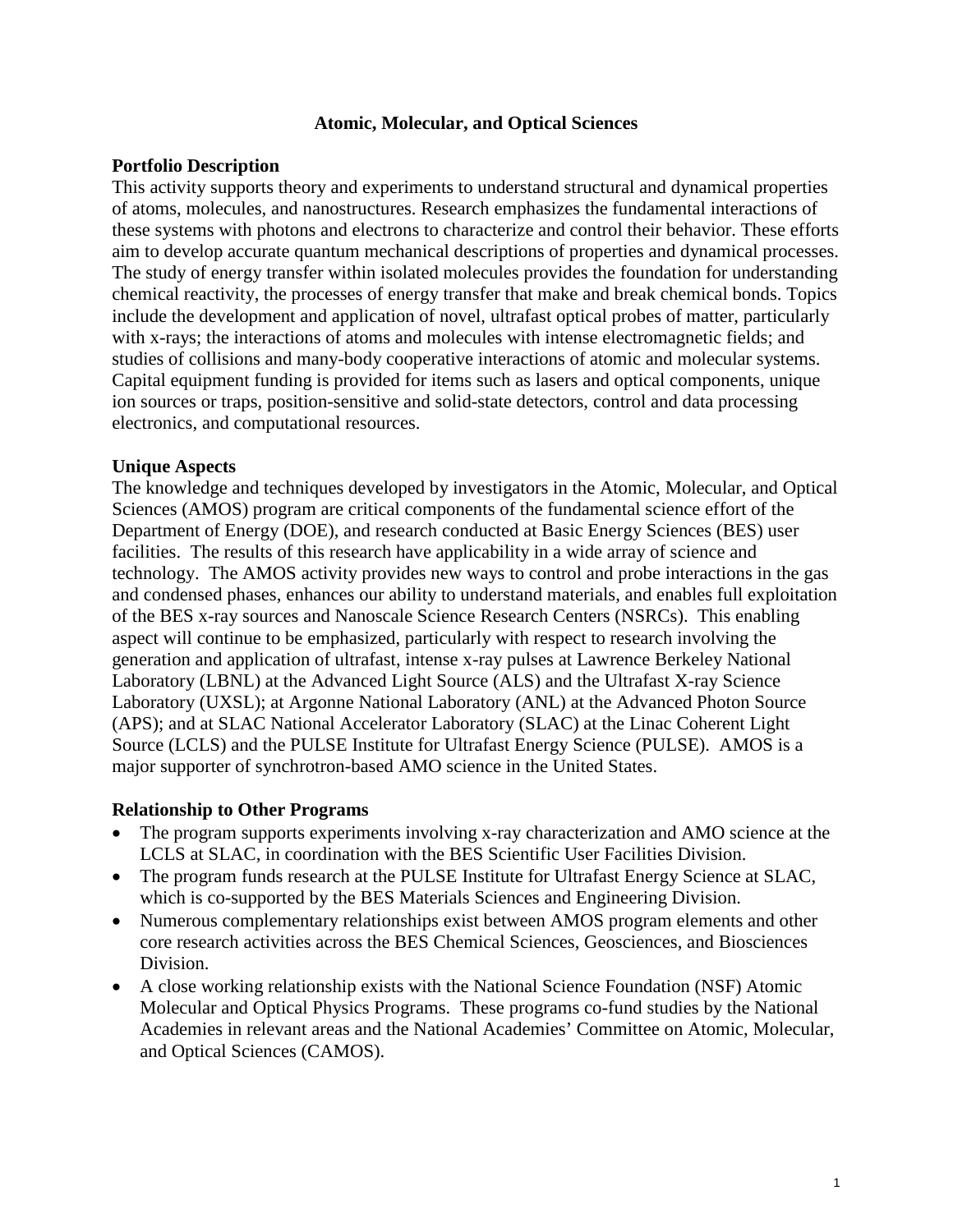# **Significant Accomplishments**

The AMOS activity has been a major supporter of experimental and theoretical studies of the fundamental properties of atoms, ions, and small molecules and of collisional interactions between atoms, ions, molecules, and surfaces. This has produced a vast knowledge base, with a broad impact on science and technology. It has led to the development of powerful new methods for momentum imaging of collision fragments that have seen wide application in atomic, molecular, and chemical physics. This knowledge is being used to control the quantum behavior of atoms and molecules and has propelled further development and scientific applications of ultrafast x-ray sources using table-top lasers and third generation synchrotrons (ALS and APS). Enhanced high-harmonic generation and fundamental interactions of intense controlled laser fields with atoms and small molecules leading to ionization and fragmentation have been explored in great detail. Recent efforts involving high-field interactions, ultrafast processes, and ultrashort x-ray pulses are creating the science base required for research at fourth generation light sources such as the LCLS. X-ray pulses with durations of femtoseconds can produce stopaction pictures of the motion of atoms during molecular transformations. New sources, with pulses of attosecond duration, enable imaging of the real-time motion of electrons during the course of chemical reactions.

Recent accomplishments in the program include:

- Generation of ultrashort x-ray pulses from table-top, laser-based sources to provide complementary capabilities to x-ray free electron lasers.
- High harmonic generation in gases has been used to shift laser light from the infrared or visible to extreme-ultraviolet and soft x-ray wavelengths.
- Optical manipulation of the harmonics has been used to produce isolated extreme ultraviolet pulses shorter than 100 attoseconds in duration.
- AMOS scientists were deeply involved in commissioning and early experiments at the LCLS. Results at this facility include inner-shell photoionization of atom and molecules, single-particle imaging of nanoparticles, inner-shell lasing, and non-linear x-ray spectroscopy.

### **Mission Relevance**

The knowledge and techniques produced by this activity form a science base that underpins several aspects of the DOE mission. New methods for using photons, electrons, and ions to probe matter lead to more effective use of BES synchrotron, free-electron laser, and nanoscience facilities. Similarly, studies of formation and evolution of highly-excited states of atoms, molecules, and nanostructures provide a fundamental basis for understanding elementary processes in solar energy conversion and radiation-induced chemistry.

### **Scientific Challenges**

In recent years, AMO science has transformed from a field in which the fundamental interactions of atoms, molecules, photons, and electrons are probed to one in which they are controlled. Systems studied are increasingly complex, and exhibit highly correlated, non-perturbative interactions. AMOS scientists can shape the quantum mechanical wave functions of atoms and small molecules using controllable laser fields, create nanoscale structures that manifest novel light-matter interactions and properties, and coherently drive electrons to generate ultrafast x-ray pulses. Theoretical advances are enabling modeling and simulation of increasingly complex